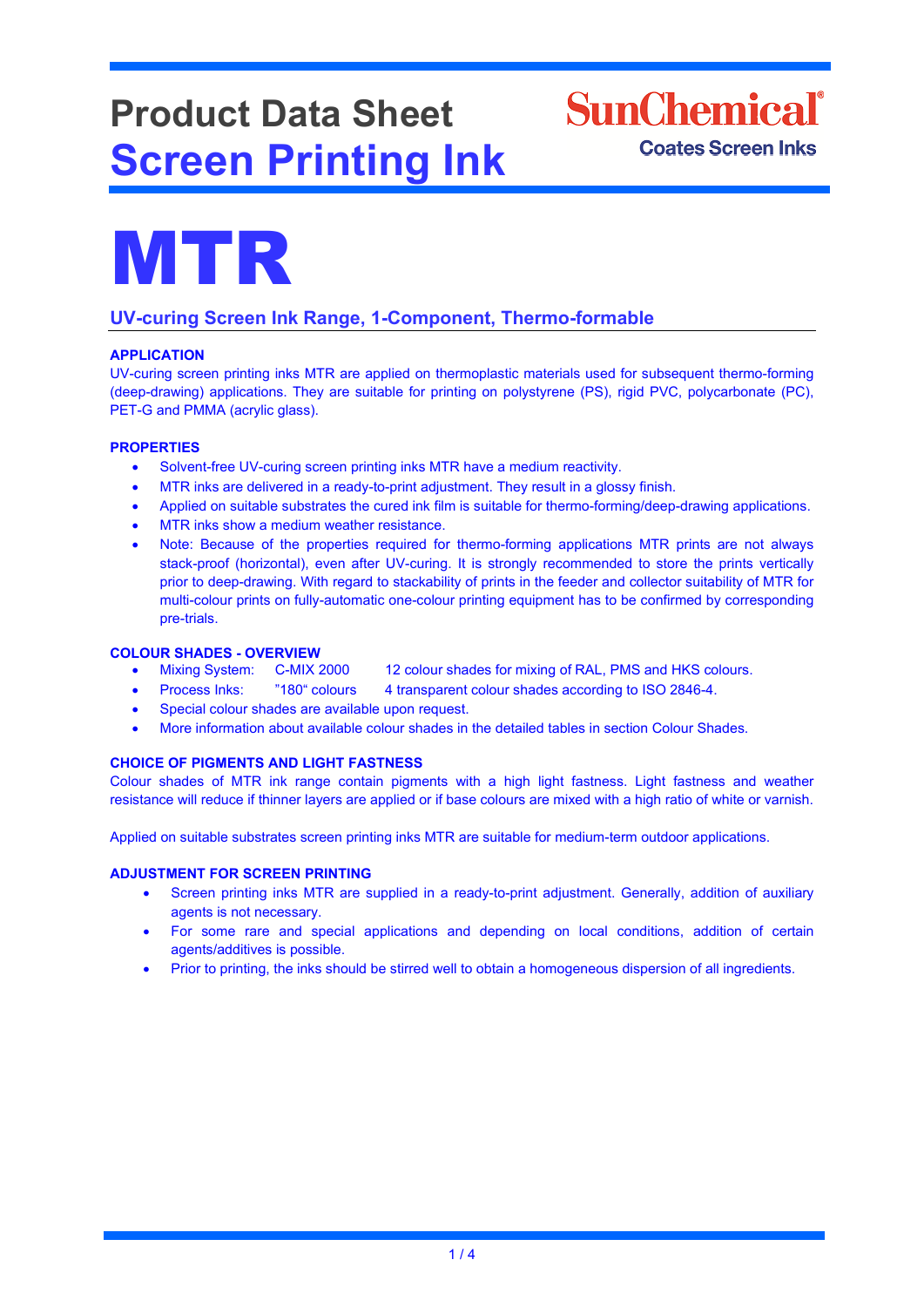## **AUXILIARY AGENTS**

| <b>Product</b>        | <b>Addition in % by weight Additional Information</b> |                                                                     |
|-----------------------|-------------------------------------------------------|---------------------------------------------------------------------|
| MTR/V*                | Max. 10%                                              | <b>Elastic thinner</b>                                              |
| Thickening powder     | $1 - 2\%$                                             | <b>Stir with mixer</b>                                              |
| <b>Matting powder</b> | $5 - 10%$                                             | Stir with mixer; additional thinning<br>with MTR/V may be required. |
| LAB-N 551564          | $1 - 3%$                                              | Photoinitiator                                                      |
| <b>Additive UV/VM</b> | $1 - 2%$                                              | Do not overdose!                                                    |
| <b>Additive UV/N</b>  | $1 - 2%$                                              | Wetting agent, also promotes flow<br>properties.                    |
|                       |                                                       |                                                                     |

\* Thinner Additive MTR/V is a reactive UV monomer, not a commercial solvent!

### **OVERPRINTING**

Generally, it is not necessary to overprint MTR inks with varnish. If required, however, overprinting with varnish MTR/E50 is possible.

#### **BRONZE COLOURS, MIXING OF BRONZE INKS**

The following bronze colours with a stable shelf life are available upon request:

• Silver: MTR 79

Printers can mix bronzes themselves using bronze pastes B 75, B 76, B 77 and B 79 as well as bronze powder B 78-POWDER.

These "B" bronze pastes and "B" bronze powder are mixed with varnish MTR/E50 prior to processing.

| Mixing ratios in parts by weight: |    |         |            |
|-----------------------------------|----|---------|------------|
| Gold bronze paste/powder          | to | MTR/E50 | $= 1:3-4$  |
| Silver bronze paste               | tΩ | MTR/E50 | $= 1: 4-5$ |

- **Note:** For technical reasons these mixtures only have a pot life of approx. 6 h! Afterwards ink will thicken and become solid**.**
- **Note:** Bronzes B 75 to B 79 are prone to oxidation (exception B 78-POWDER). Therefore, overprinting with MTR/E50 is recommended.

B 78-POWDER does not tend to oxidation. The pale copper shade will not darken with time.

#### **DRYING / UV-CURING**

- MTR inks only dry/cure under UV-radiation.
- Suitable UV-driers with Hg medium-pressure lamps (250 400 nm) and an efficiency between 80 and 200 W/cm have to be used.
- Preferably, use reflectors with a focussed radiation.
- Ensure an even radiation (intensity/distance to the lamps) of the whole printed image.
- Curing parameter depend on thickness of printed ink layer, colour, substrate or substrate quality and temperature as well as construction and performance of the UV drier.
- Curing energy required depends on number of printed ink layers (check intermediate adhesion), printed layer thickness, colour and type of substrate. Hence, printers should determine the exact required energy with their own UV-drier.
- **UV-curing energy guide values:** 
	- (printed with 150-*31* fabric*,* white substrate)

| <b>UV-energy:</b> | $250 - 300$ mJ/cm <sup>2</sup>                                                                                 |  |  |  |
|-------------------|----------------------------------------------------------------------------------------------------------------|--|--|--|
|                   | the contracted that the TAND is contracted to the conception of the Contracted Contracted to the Contracted Co |  |  |  |

(measured with Kühnast UV-integrator, 250 – 410 nm, max. 365 nm)

**Belt speed: UV-radiator: 1 x 120 W/cm: 10 - 15 m/min.**

**2 x 120 W/cm: 20 - 30 m/min.**

• Adhesion should only be checked several minutes after curing. Due to the post-curing process of the ink and depending on the substrate, sufficient adhesion may sometimes only be achieved after up to 24 hours.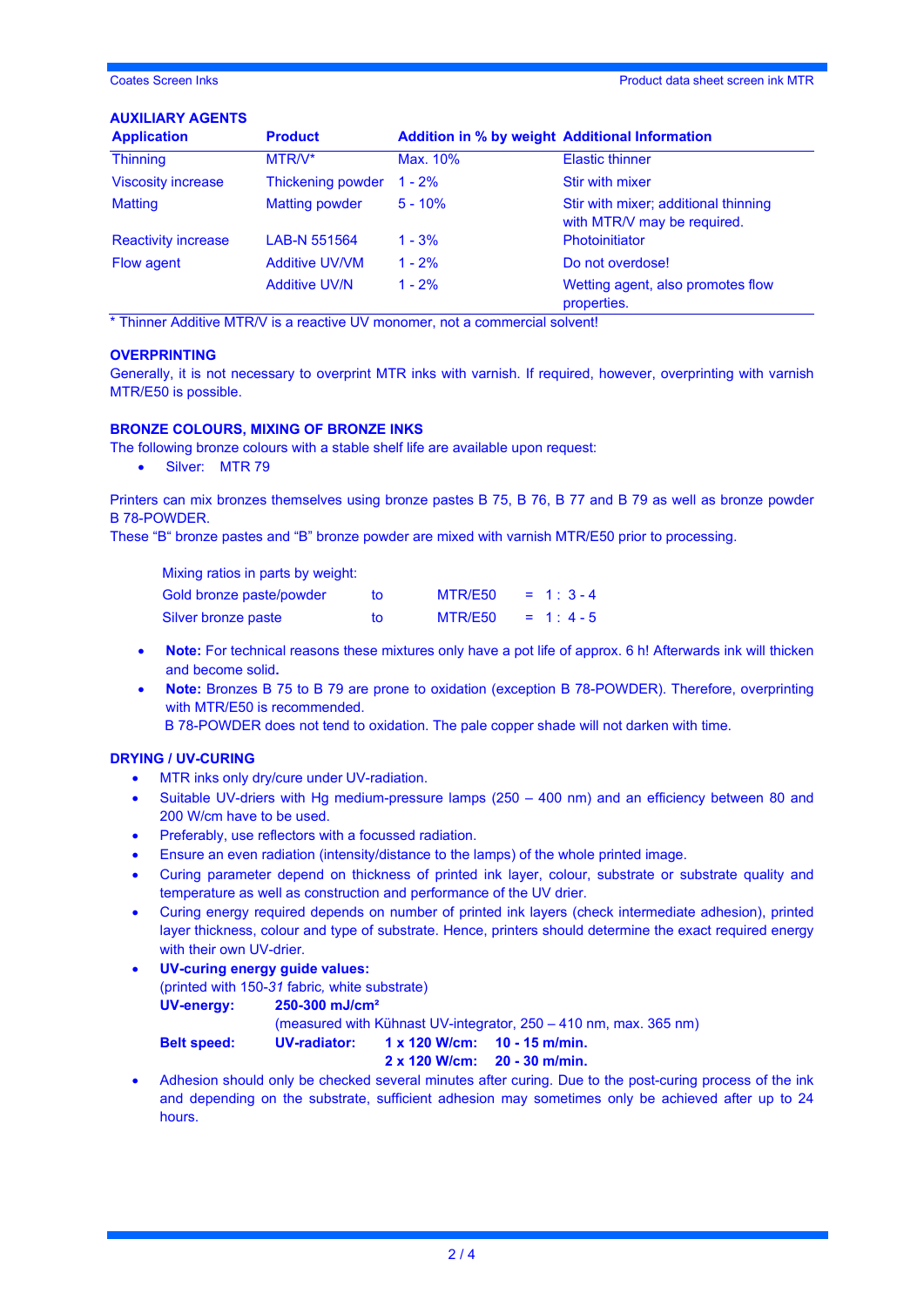#### **SCREEN FABRIC / STENCILS**

MTR inks are formulated for printing with fabrics of 120 – 165 threads/cm. Printability and especially UV-curing properties with coarser or finer fabrics should be evaluated by corresponding trials.

All copy emulsions and capillary films suitable for solvent based and UV-curing screen inks can be used, such as our program of SunCoat or Murakami products.

#### **CLEANING**

Uncured UV inks can be removed from stencils and tools using our solvent based universal cleaning agents of the URS range.

Cleaning of cured UV inks is very time-consuming and hardly ever possible.

Note: As the acrylates contained in these UV inks may cause skin irritation, clean contaminated skin with water and soap immediately. Remove and clean contaminated clothing straightaway.

#### **PACK SIZE**

Screen printing inks MTR are delivered in 1 litre containers. Other pack sizes are available upon request.

#### **SHELF LIFE**

In closed original containers, MTR inks generally have a shelf life of 1 year from date of production. For exact date of expiry, please refer to the label.

#### **SAFETY DATA SHEETS**

Read safety data sheet prior to processing. Safety data sheets comply with Regulation (EC) No. 1907/2006 (REACH), Appendix II.

#### **CLASSIFICATION AND LABELLING**

Hazard classification and labelling comply with Regulation (EC) No. 1272/2008 (CLP/GHS).

#### **CONFORMITY**

Coates Screen Inks GmbH does not use any of the substances or mixtures for the production of printing inks, which are banned according to the EUPIA (European Association of the Printing Inks Industry) exclusion policy. Further compliance confirmations are available upon request.

#### **ADDITIONAL INFORMATION ABOUT OUR PRODUCTS**

Product data sheets: Auxiliary Agents for UV-Curing Screen Printing Inks Brochures: UV-Curing Screen Printing Inks Internet: Various technical articles are available for download on [www.coates.de,](http://www.coates.de/) section "SN-Online"

**FOR COLOUR RANGES, PLEASE REFER TO NEXT PAGE.**